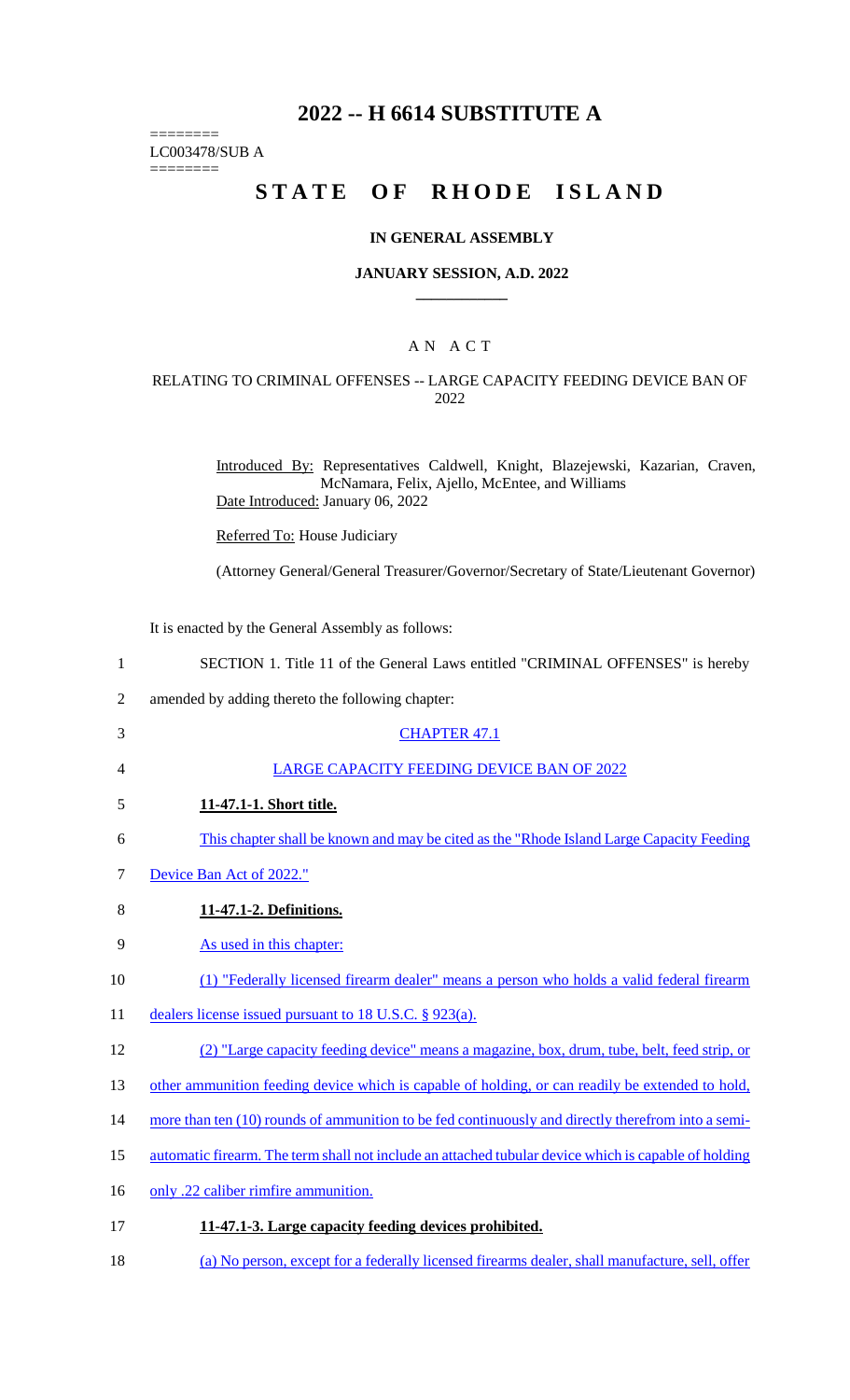- 1 to sell, transfer, purchase, possess, or have under his or her control a large capacity feeding device, 2 except as otherwise authorized under this chapter. Any person convicted of violating the provisions 3 of this section shall be punished by imprisonment of not more than five (5) years, or by a fine of 4 up to five thousand dollars (\$5,000), and the large capacity feeding device shall be subject to 5 forfeiture. 6 (b) The provisions of subsection (a) of this section shall not apply to: 7 (1) Any person who, on the effective date of this chapter, lawfully possesses a large 8 capacity feeding device; provided that, within one hundred eighty (180) days of the effective date 9 of this chapter the person: 10 (i) Permanently modifies the large capacity feeding device such that it cannot hold more 11 than ten (10) rounds of ammunition; 12 (ii) Surrenders the large capacity feeding device to the police department in the city or town 13 where the person resides in accordance with the procedures for surrender of weapons set forth by 14 the police department or the Rhode Island state police, or, if there is no such police department or 15 the person resides out of state, to the Rhode Island state police; or 16 (iii) Transfers or sells the large capacity feeding device to a federally licensed firearm 17 dealer or person or firm outside the State of Rhode Island that is lawfully entitled to own or possess 18 such a feeding device. 19 (2)(i) Any law enforcement officer exempt under §§ 11-47-9 and 11-47-9.1; or 20 (ii) A retired law enforcement officer exempt under §§ 11-47-9 and 11-47-9.1 who is not 21 otherwise prohibited from receiving such a feeding device from such agency upon retirement, and 22 who has a permit to carry pursuant to  $\S 11-47-18(b)$ . 23 (3) An active duty member of the Armed Forces of the United States or the National Guard 24 who is authorized to possess and carry such a feeding device.
- 25 SECTION 2. This act shall take effect upon passage.

======== LC003478/SUB A ========